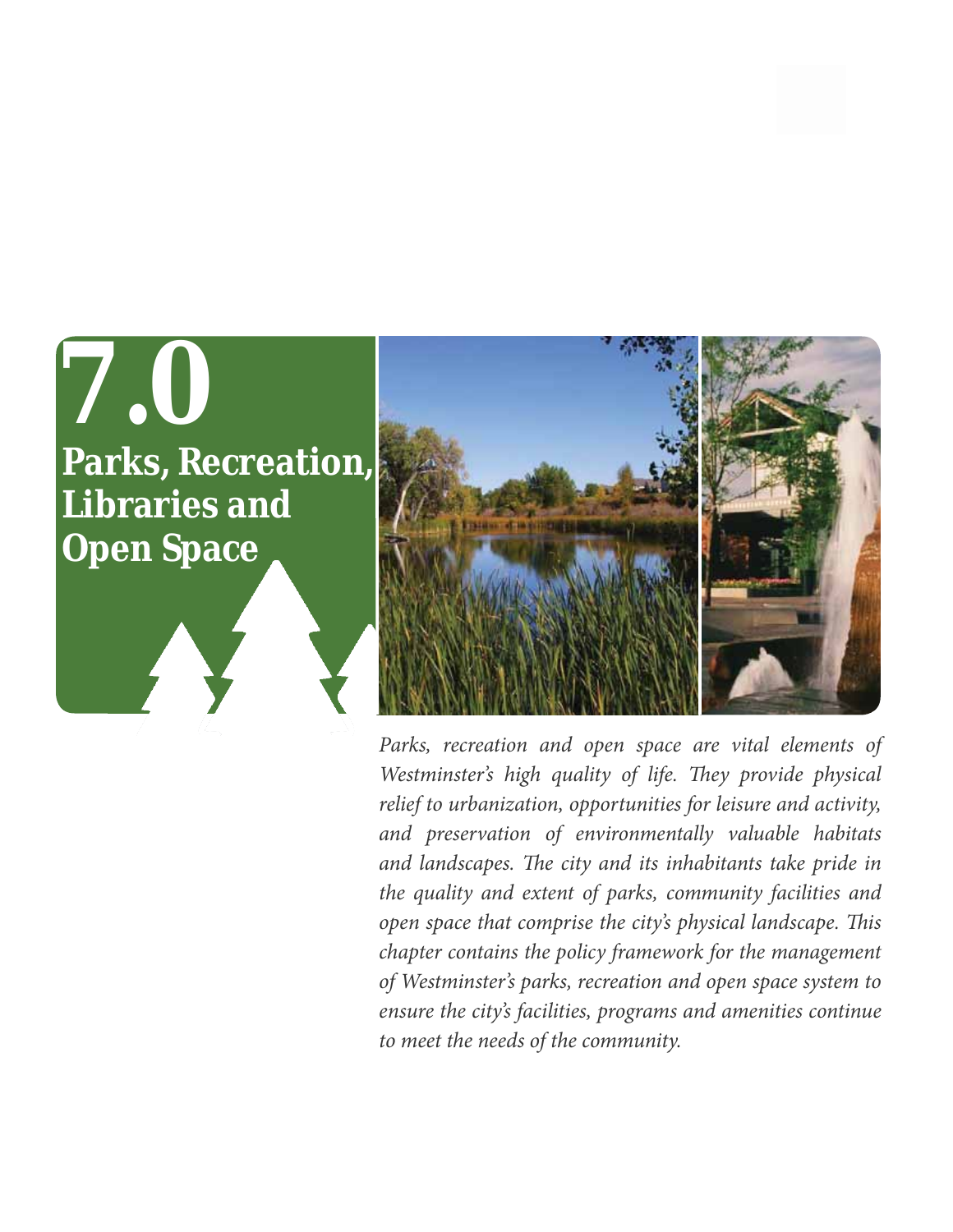

*The city's expansive network of open space and parks includes Margaret's Pond, above, and the 205-acre City Park, below.*

#### **Overview**

Over the past 40 years, the city has acquired or built four award-winning recreation centers, over 50 parks including the 205-acre City Park, two new libraries, two award-winning golf courses, an extensive 100-mile trail system and over 3,000 acres of open space throughout the community. Today (2013), this system of parks, recreation and open space occupies approximately 32 percent of the city's land area (Figure 7-1). As a result, most residents can easily access the city's network of trails, parks and open spaces within a ten-minute, or half-mile walk. In fact, the Big Dry Creek Trail, one of the most popular trails in the system, is used by an estimated 100,000 people annually. Likewise, recreational, learning and library services are also a key component of city life. In 2012 alone, over 428,000 patrons visited one of the Westminster library facilities and over 103,000 people participated in recreation classes.

This update to the Comprehensive Plan marks an important paradigm shift for parks and recreation planning. As the city becomes more densely developed, there will be significantly fewer opportunities to physically expand the park and open space network. Instead, optimizing the use of the city's existing parks, recreation facilities and open spaces will be emphasized. Planning will be focused on improving access, maintaining and improving existing facilities, and enhancing the quality and number of active recreation opportunities in the city. Additionally, the city will identify opportunities for providing high quality, well-designed parks and plazas to serve new residents in higher-intensity, mixed-use urban environments like downtown Westminster and the Westminster Station Area. The Plan provides a framework for ensuring that the city's existing and future parks and open spaces continue to provide a high quality of life and experience in the city.

# **7.1 PARKS AND RECREATION**

Parks and recreation facilities provide opportunities for leisure, informal sports and gathering as well as formal recreation, sports activities and programs. Well-designed park spaces can contribute significantly to a city's identity and sense of place. However, these spaces must be accessible, safe and well-maintained, and must meet the needs of the city's changing demographics, activity trends and expectations for quality programming. As the city shifts its focus from expansion to maintenance of the city's parks, recreation facilities and open space these elements of design and function will be increasingly more significant.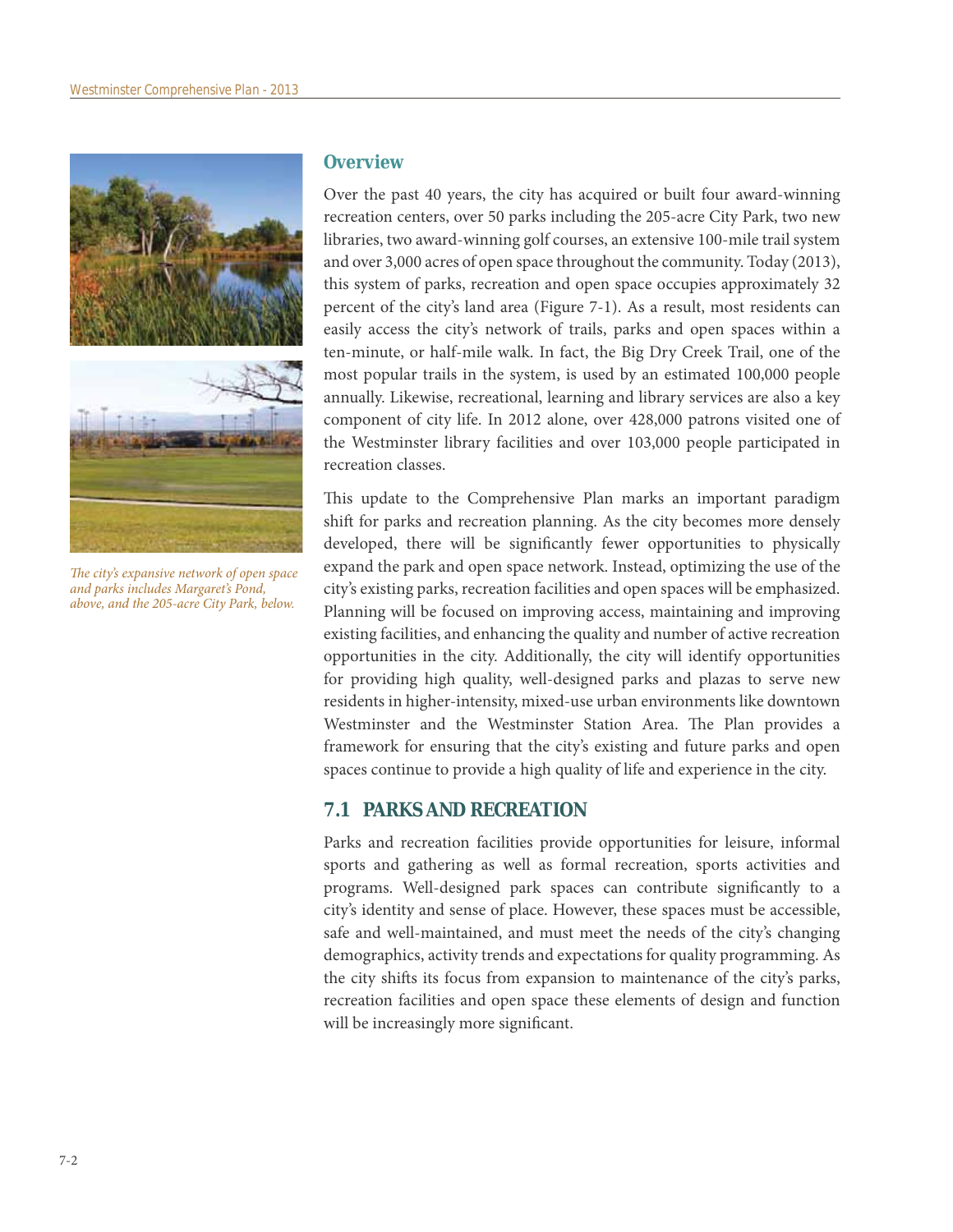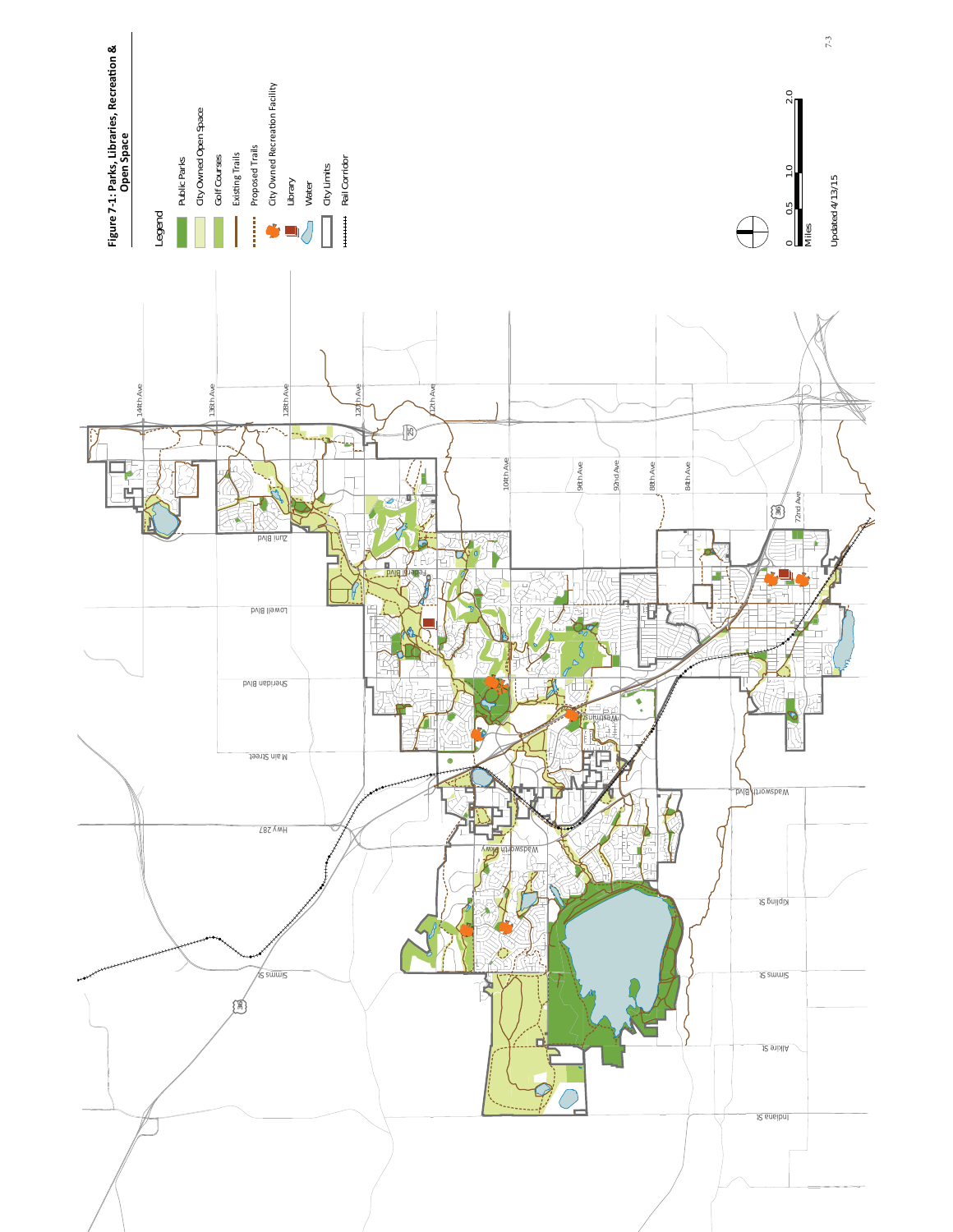7-4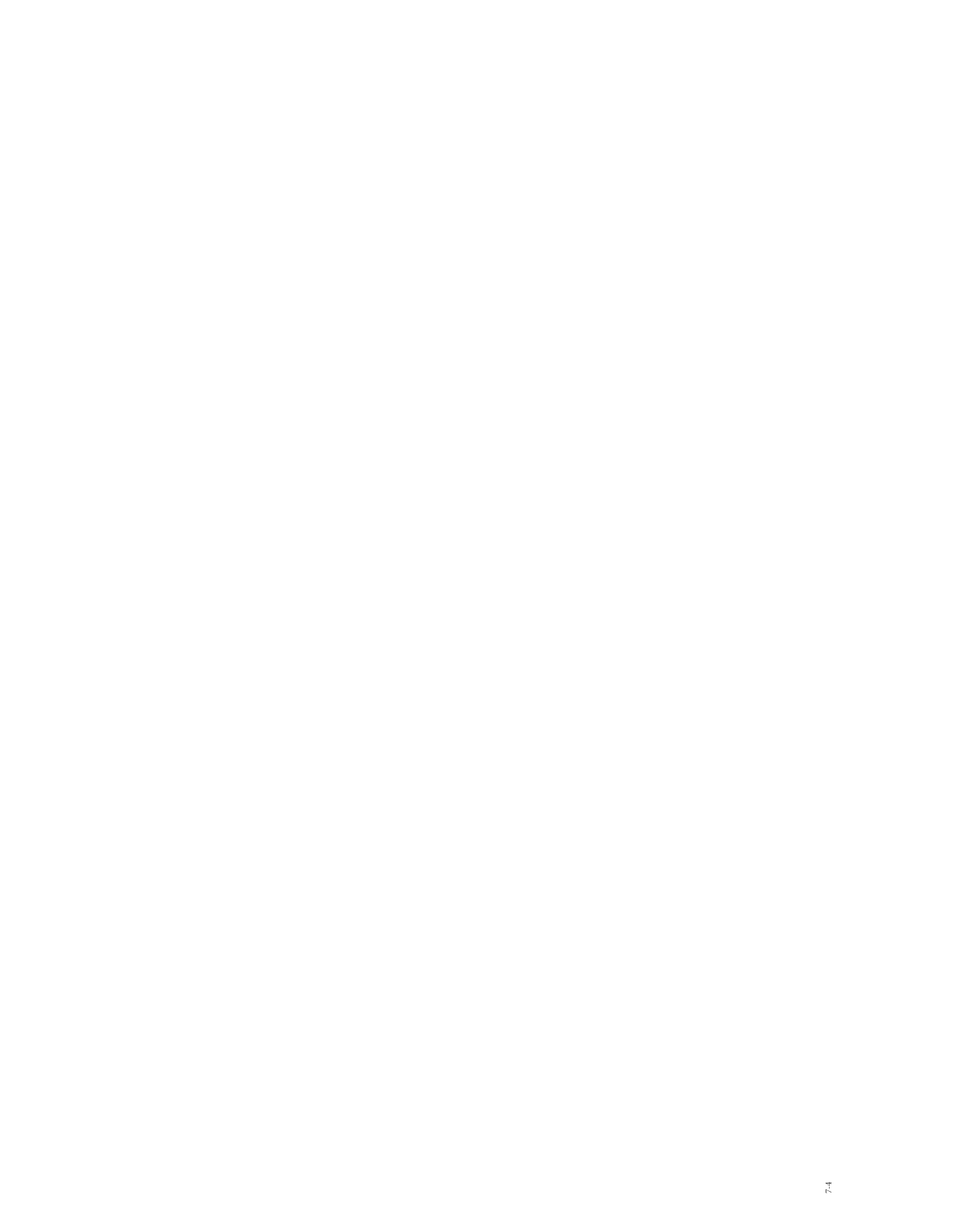

# **Existing Parks and Recreation**

The city currently maintains and operates 53 neighborhood, community and citywide parks, ranging in size from 1.4 to 200 acres and comprising almost 600 acres in total. The city also owns 60 acres of undeveloped parkland. In addition to the city's neighborhood and community parks, the city operates the 2,327-acre Standley Lake Regional Park and multiple recreation and sports facilities. Westminster's Parks and Recreation Master Plan provides a complete inventory of the city's parks and community facilities, which is summarized in Table 7-1. The Parks, Recreation, and Libraries Department's mission for delivering exceptional services focuses on nature, wellness, and literacy. A major element of the city's parks and recreation system is the programming of sports and activities for youth, adults, and families. Key program areas include wellness, outdoor, educational enrichment, swimming, and sports activities.

Parks and community facilities are classified based on size, function and characteristics, as described in Table 7-2. Aside from the Standley Lake Regional Park, located at the western edge of the city, the majority of park space in the city is classified as neighborhood and community parks. These parks are an integral part of the city's high quality of life and are utilized by approximately 75 percent of the city's residents on a daily basis.

| Table 7-1: Parks, Recreation and Open Space Inventory   |                |                      |
|---------------------------------------------------------|----------------|----------------------|
| <b>Facility Type</b>                                    | Quantity       | <b>Total Acreage</b> |
| Parks                                                   | 54             | 2919.4               |
| Neighborhood Parks                                      | 45             | 259.5                |
| <b>Community Parks</b>                                  | 7              | 160.0                |
| Citywide Park                                           | 1              | 205.0                |
| Regional Park                                           | 1              | 2327.0               |
| <b>Undeveloped Parklands</b>                            |                | 60.6                 |
| <b>Special Use Facilities</b>                           | 15             | 484.0                |
| Recreation Centers*                                     | 5              | 30.0                 |
| <b>Sports Facilities</b>                                | 2              | 10.0                 |
| Golf Courses                                            | $\mathfrak{D}$ | 414.0                |
| Other Special Use**                                     | 6              | 30.0                 |
| Conservation & Open Space                               |                | 3092.1               |
| Subtotal Public Parks, Open Space and Golf Course Lands |                | 6,482.3              |
| Non-City Owned Golf Courses                             | $\mathfrak{D}$ | 291                  |
| <b>Total Parks, Open Space and Golf Course Lands</b>    |                | 6,847.1              |

*\*City Park recreation and fitness facility acreage is included in the total 205-acre City* Park acreage. An additional 11 acres is undeveloped at the Park Centre/Northeast *Resource Center.* 

\*\*Refer to the City's Parks and Recreation Master Plan for more detail.







*Existing parks include the regional Standley Lake Park, above, and neighborhood parks like Faversham Park, middle, and Bishop Square Park, bottom.*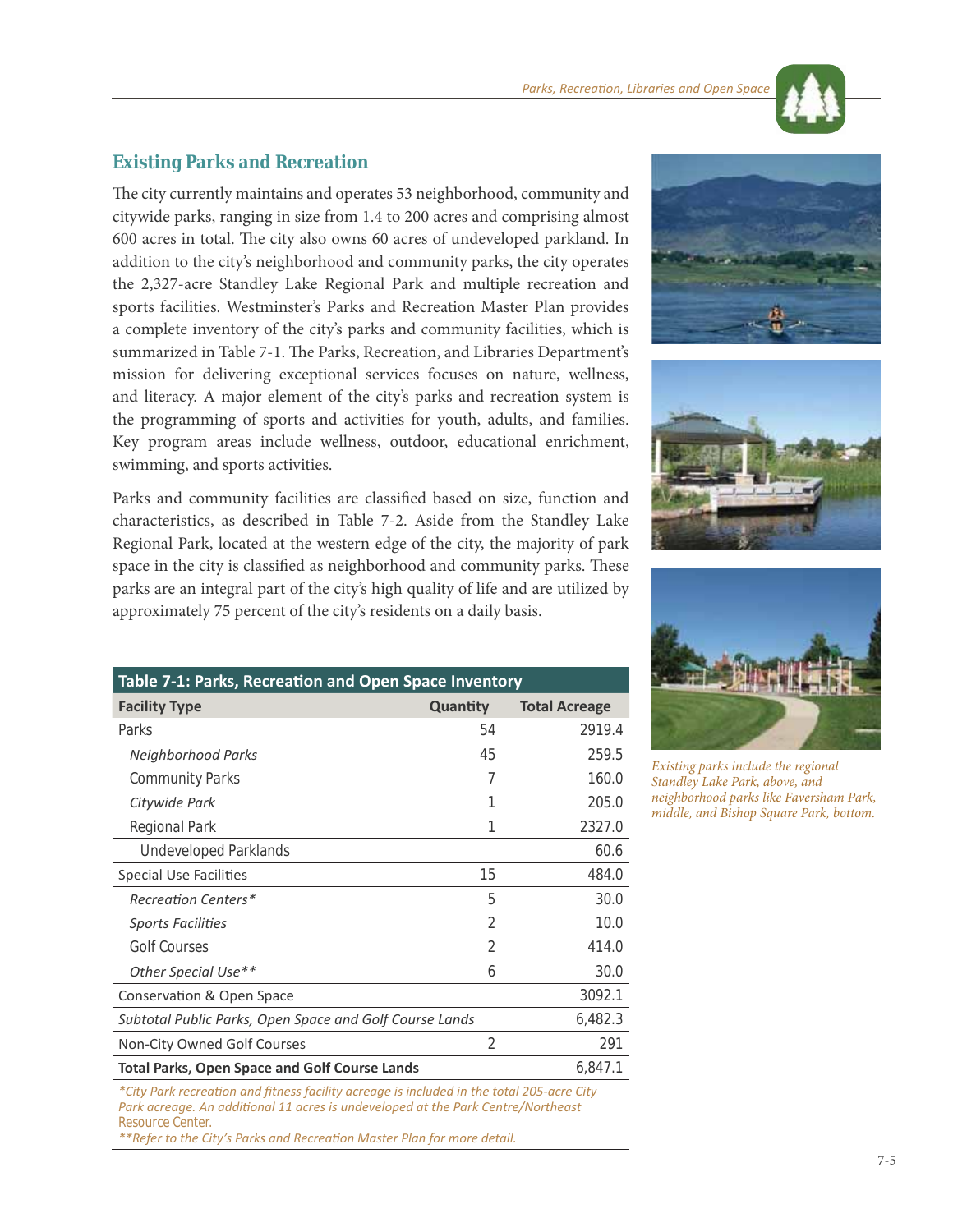|                                      | Table 7-2: Park and Open Space Typologies                                                                                                                       |                                                                                                                                                                                                                                                                                                        |
|--------------------------------------|-----------------------------------------------------------------------------------------------------------------------------------------------------------------|--------------------------------------------------------------------------------------------------------------------------------------------------------------------------------------------------------------------------------------------------------------------------------------------------------|
| <b>Open Space</b><br><b>Typology</b> | <b>Purpose</b>                                                                                                                                                  | <b>Description</b>                                                                                                                                                                                                                                                                                     |
| Conservation and<br>Open Space       | Conserves natural amenities, views<br>and habitats, providing opportunity<br>for recreation and passive use.                                                    | Ranges in character, function and size.<br>$\bullet$<br>Activities could include hiking, biking, horseback rid-<br>ing and nature study.<br>Sometimes serve as trail corridors and linear open<br>space or greenways.                                                                                  |
| Trails                               | Off-street system of neighborhood-,<br>community- and region-wide trails<br>that extend primarily through parks<br>and open space.                              | Concrete or crusher fine surface.<br>$\bullet$<br>Used for recreation (jogging, walking, biking, riding)<br>as well as bicycle commuting.<br>Connects to regional trail system.<br>$\bullet$                                                                                                           |
| Regional Parks                       | Citywide and regional destination<br>that provides regional recreational<br>activities with a diverse landscape<br>and range of active and passive<br>uses.     | Over 50 acres.<br>$\bullet$<br>$\bullet$<br>Often contain regulation-size sports fields, camp-<br>grounds, fishing docks, picnic facilities, trails, boating<br>and/or swimming facilities, visitor centers, recreation<br>facilities and group activity areas.<br>Also provide wildlife preservation. |
| Citywide Parks                       | Serves the entire city population<br>and functions as a civic center for<br>the community with a range of<br>active and passive uses, events and<br>activities. | Ranges from 51 to 250 acres.<br>$\bullet$<br>Provide active and passive recreation options, recre-<br>ation facilities, open space and trails, playing fields,<br>play areas, picnic areas, lakes, leisure and fitness<br>centers and venues for events.<br>Connects to the regional trail system.     |
| Community Parks                      | Provides opportunities for<br>active recreation for the greater<br>community.                                                                                   | Typically between 15 and 50 acres.<br>Often contain multiple sports fields, community<br>buildings, natural areas, and active play areas.<br>Often linked to regional trail system.                                                                                                                    |
|                                      | Neighborhood Parks Provide a focal point and identity<br>for neighborhoods while offering a<br>mix of active and passive recreation<br>space.                   | 0.5 to 15 acres in size (0.5 to 1.5 acres in the TOD<br>Area).<br>Include a mix of open play areas and passive seating<br>and landscaped areas.<br>May include tot lots or play areas.                                                                                                                 |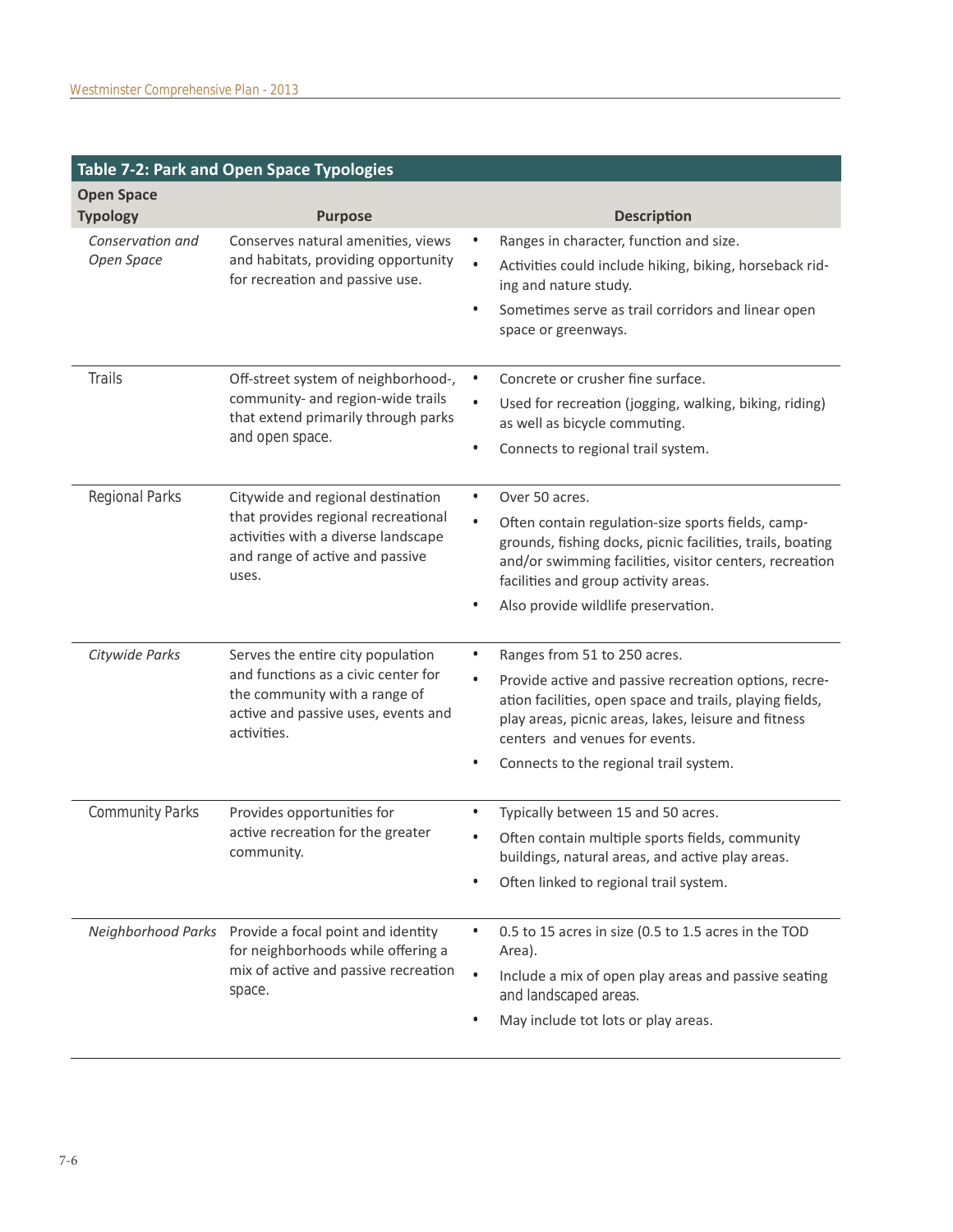

| <b>Urban Park and Plaza Classifications</b> |                                                                                                          |                                                                                                                                                                                                              |  |
|---------------------------------------------|----------------------------------------------------------------------------------------------------------|--------------------------------------------------------------------------------------------------------------------------------------------------------------------------------------------------------------|--|
| Pocket Parks                                | Provides small, formal passive<br>open space for both residential and<br>commercial users.               | Range from 3,000 square feet up to one acre in size.<br>$\bullet$<br>Include hardscape and shaded lawn areas, as well as<br>$\bullet$<br>informal seating.                                                   |  |
| Squares, Plazas, or<br>Greens               | Acts as a community gathering and<br>event space.                                                        | Include space for extensive seating and activity areas<br>$\bullet$<br>for large events.<br>Provide ample seating in the form of benches, raised<br>$\bullet$<br>planters, steps, and other design elements. |  |
|                                             |                                                                                                          |                                                                                                                                                                                                              |  |
| <b>Special Use Facilities</b>               |                                                                                                          |                                                                                                                                                                                                              |  |
| <b>Facilities</b>                           | Recreation or Sports Serve the leisure, recreational,<br>cultural and fitness needs of the<br>community. | Range in size from 25,000 to over 100,000 square<br>$\bullet$<br>feet (City Park).                                                                                                                           |  |
|                                             |                                                                                                          | Often contain gyms, fitness/workout components,<br>$\bullet$<br>arts and crafts, aquatics, classes and recreation pro-<br>grams, and meeting rooms.                                                          |  |
|                                             |                                                                                                          | May also be specific to a single use or sport, such<br>$\bullet$<br>as ice arenas, golf courses, indoor soccer, libraries,<br>cultural amenity, or adult resource centers.                                   |  |
| <b>School Parks</b>                         | Playgrounds and school facilities<br>that are accessible by other<br>members of the community.           | Often elementary and middle school facilities that<br>٠<br>can include playgrounds, ballfields, running tracks<br>and gymnasiums.                                                                            |  |

# **Park Demand**

As of 2013, Westminster offers 2,965 total acres of combined neighborhood, community, citywide and regional park space, equating to 27 acres for every 1,000 residents, exclusive of the city's open space and golf courses. Although the city's population is expected to increase by approximately 20 percent over the Plan horizon, with the addition of strategically located new park spaces and the city's existing supply, it is expected that the ratio of parks and open space will remain above 22 acres for every 1,000 residents. The city's vast amount of open space, if factored into the ratio, doubles the number of acres available for outdoor recreation and access for every 1,000 residents.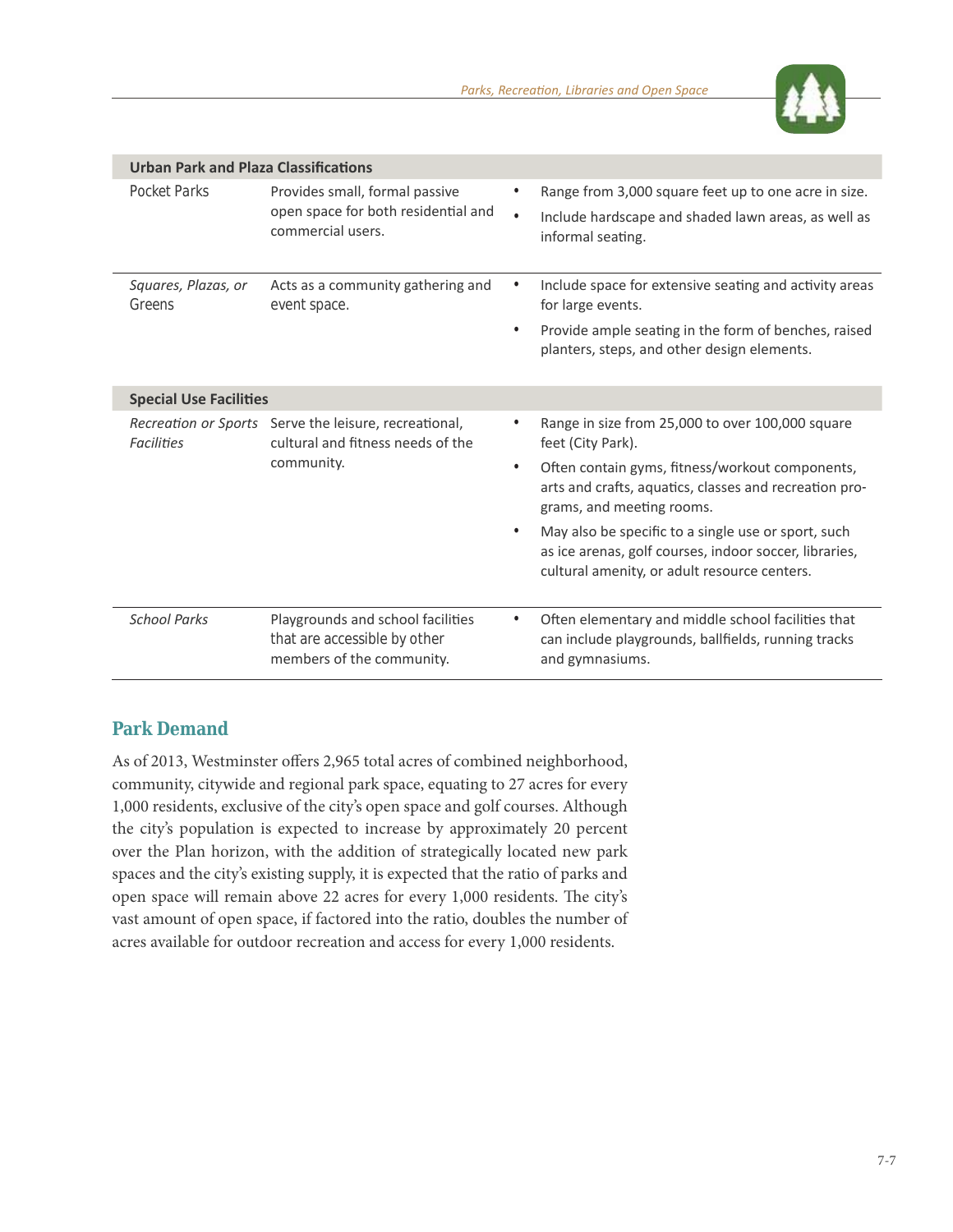

*The Jessica Ridgeway Memorial Park is one of the city's most recent park renovations, completed in 2013.*



*A rendering of the planned Little Dry Creek Park pond, looking east from the south station plaza area towards Federal Boulevard.*

#### **Proposed Parks and Improvements**

Although the Comprehensive Plan does not specifically designate new parkland, the city will identify sites for potential new parks as part of new and infill development. Provision of well-designed and strategically located new park space is a specific focus for the downtown Westminster and Westminster Station areas. Introduction of smaller pocket parks, squares and plazas will be focused in these higher-intensity, more urban areas in order to provide new residents a range of active and passive outdoor spaces within easy walking distance. The Downtown Specific Plan, adopted in 2014, designates 15.3 acres of new parks and public spaces.

The most significant parks improvement underway is the new Little Dry Creek Drainage and Open Space that encompasses 37.5-acres just south of the Burlington Northern Santa Fe rail corridor between Federal and Lowell boulevards. Additional new parks and improvements to existing facilities are outlined in the Parks and Recreation Master Plan, which is slated to be updated in 2016. Specific improvements to park facilities currently under study include increased native planting areas and reduced potable and reclaimed water consumption. Use of reclaimed water to serve the city's public realm is a priority for the city.

#### **Needs Assessments**

In addition to planning for new facilities as development occurs, the city conducts periodic surveys and needs assessments to ensure that trends in active and passive recreation uses in the city are met by its parks and recreation system. The most recent Parks, Recreation and Libraries survey, conducted in April of 2013, indicates that the Westminster community prioritizes:

- Protecting the natural environment and promoting environmental sustainability
- Creating and maintaining a more beautiful community
- Providing green, natural spaces within the community with parks, open space and golf courses
- Providing trails and paths for residents to use for exercise and nonmotorized transportation
- Providing opportunities for residents to maintain or improve physical health
- Helping revitalize areas of the community through new or enhanced facilities

To complement the survey, an additional Community Survey will be implemented for Parks, Recreation, and Libraries. A more thorough needs assessment will be completed in 2016.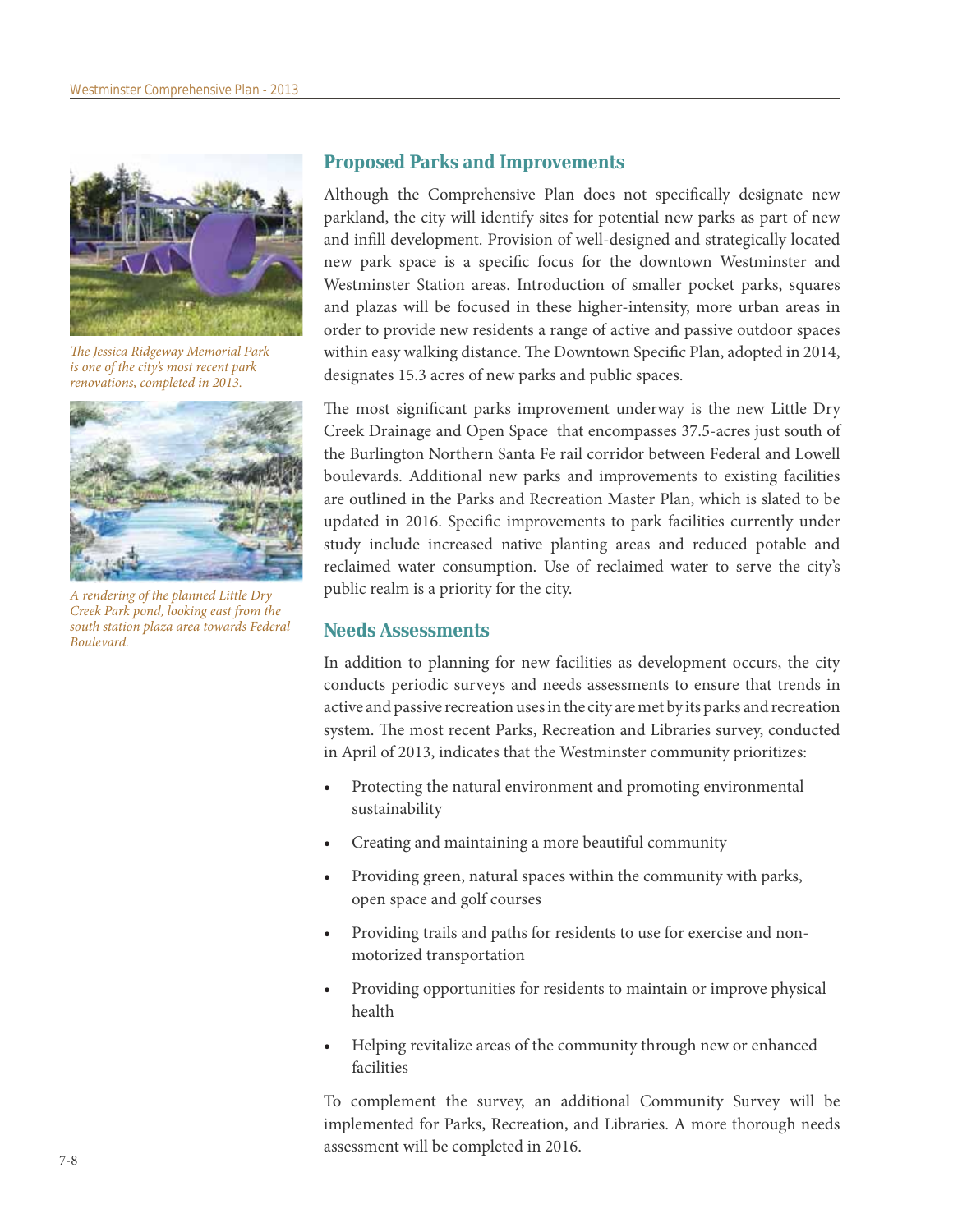# **7.2 COMMUNITY FACILITIES AND LIBRARIES**

Year-round access to recreation and library services is a key amenity for the Westminster community. The city's active population has a range of indoor and outdoor opportunities for sports and fitness activities as well as educational and enrichment programs. As the city's population increases, maintaining the city's recreational offerings and availability will be essential for ensuring the continued high quality of life that current residents enjoy.

#### **Recreation Facilities**

#### *Recreation and Sports Centers*

The city operates five recreation centers with a range of uses, including the City Park Recreation and Fitness centers, Swim and Fitness Center, Westview Recreation Center and the MAC Center. These facilities are available to residents and non-residents. Additionally, the city has two sports centers, the Westminster Sports Center indoor soccer facility and the Ice Centre at the Westminster Promenade. The city also has agreements with other organizations and districts to provide residents additional recreational options. These organizations include the Hyland Hills Park and Recreation District, the Adams and Jefferson County Open Space Programs and Great Outdoors Colorado Trust Fund, the Butterfly Pavilion, and the North Metro Arts Alliance to provide recreational and cultural amenities for its citizens and visitors.

#### *Golf Courses*

Three public golf courses are located within the city. These include the Heritage at Westmoor Golf Course (18 holes), Legacy Ridge Golf Course (18 holes) and Hyland Hills Golf Course (27 holes). The City of Westminster and Jefferson County developed the Heritage at Westmoor Golf Course in the Westmoor Technology Park, north of 108th Avenue between Wadsworth Parkway and Simms Street in 1999. Development of this course provided a golf amenity in the western portion of the city and accelerated the development of the Westmoor Technology Park as a new major employment center. The Legacy Ridge Golf Course, located south of 104th Avenue between Sheridan and Federal boulevards, provides a high quality golf facility with a regional draw. This course was developed in 1994. Together, these courses comprise 414 acres in the city and accommodate over 72,000 rounds of golf annually.

Finally, the 230-acre Hyland Greens Golf Course, located at approximately 96th Avenue and Sheridan Boulevard, is owned and operated by the Hyland Hills Parks and Recreation District and open to the Westminster public. Additional private golf courses are located in the city, including the Ranch Country Club and Stoney Creek courses.



*Community facilities include the Westview Recreation Center, top; City Park Recreation Center, middle; and the Legacy Ridge Golf Course.*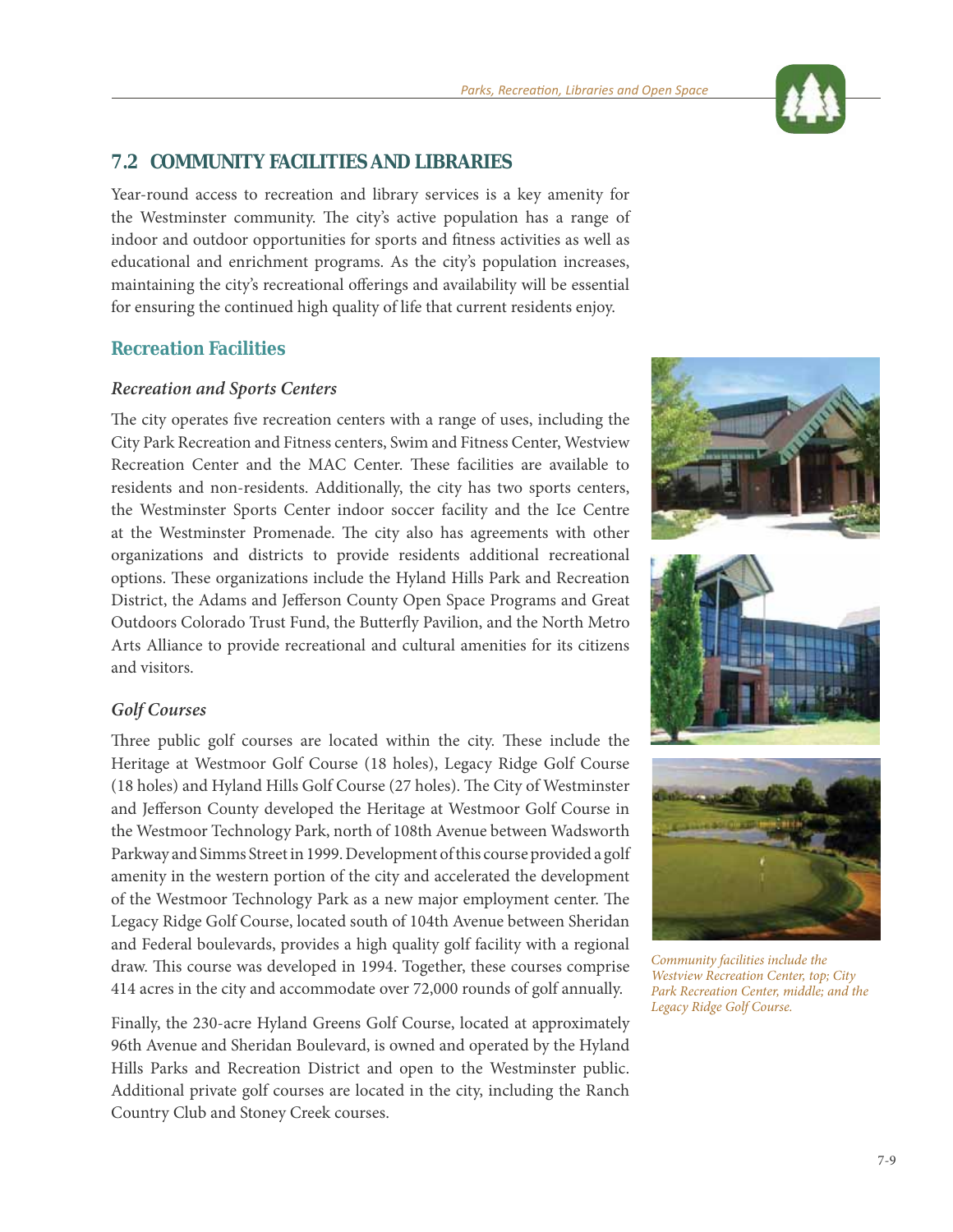



*Irving Street Library, above, is the most recent addition to the city's library system. College Hill Library, below, is a shared facility with the Front Range Community College.*

### **Libraries**

The city operates two libraries—Irving Street Library and College Hill Library, constructed in 2004 and 1998, respectively. The Irving Street Library is located in South Westminster, adjacent to the Irving Street Park on Irving Street at 74th Avenue. The College Hill Library on 112th Avenue is a joint public and academic facility for the city and Front Range Community College. Both libraries offer a variety of services in addition to media rental, including free wifi, computer access, and a variety of youth and adult services and events. These services reflect the ever-evolving technology and cultural needs of the Westminster community. Together, these Libraries serve over 420,000 visitors a year.

# **Planned Improvements**

Planned improvements to city recreational facilities are outlined in the Parks and Recreation Master Plan. Facility improvements are focused on renovation and repair of older facilities, such as the recent improvements to the Swim and Fitness Center in 2012. These improvements included a complete renovation of the locker rooms with the addition of family changing rooms; improved handicap accessibility; improvements to the hot tub and sauna; and the addition of an outdoor patio area and splashpad. Future improvements to existing facilities will be similarly focused, and potentially more frequent as use of the facilities increases with new population.

In order to accommodate future population growth in the city, there may be need for an additional recreation facility to maintain the city's existing level of service for recreational facilities and programs. Likewise, new library or event space may be needed, as trends in technology, media and community meeting space evolve. Assessment of the location and timing of new facilities will be conducted in concert with planning for parks and programming to ensure that adequate space is available to serve the city's recreational needs.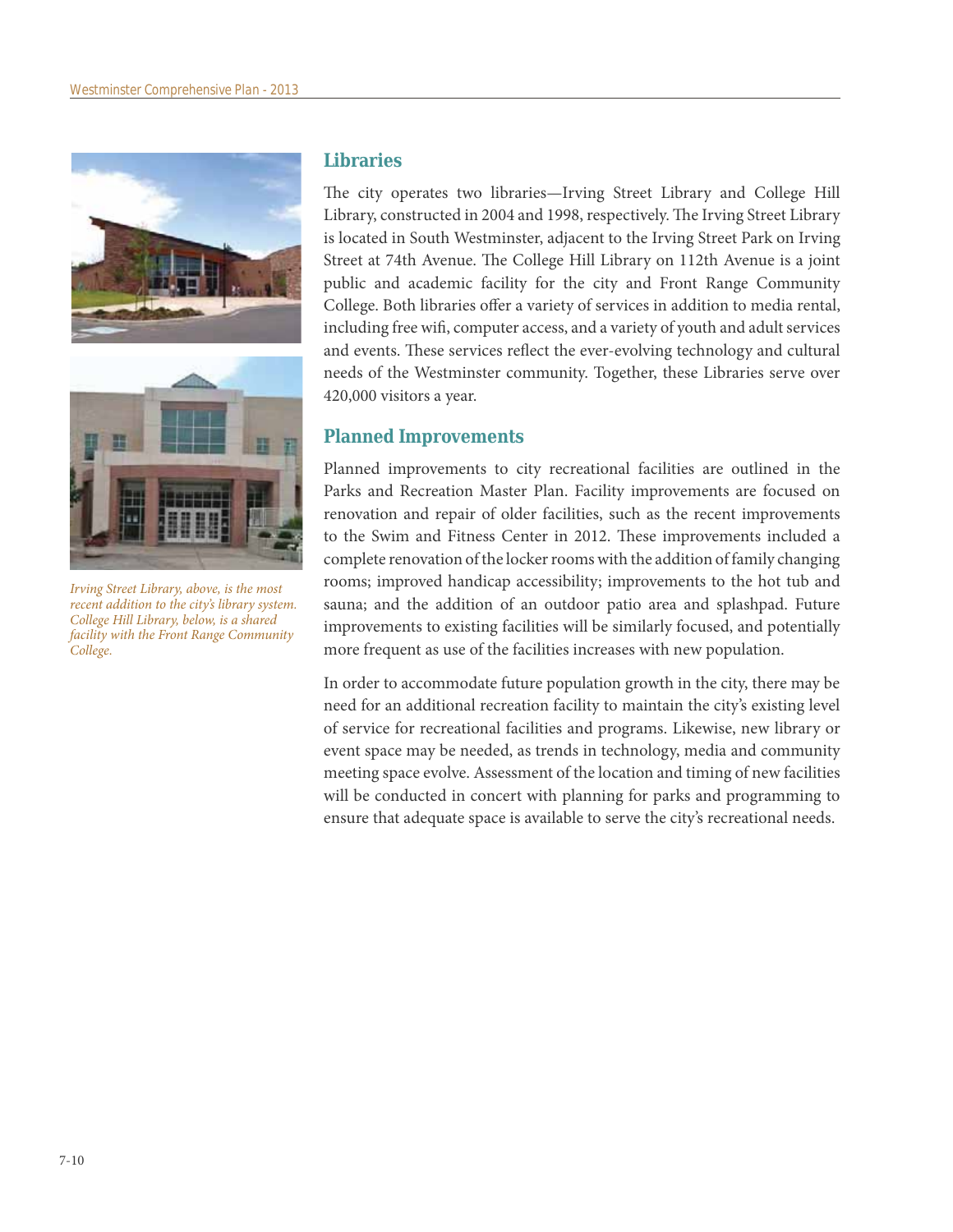

# **7.3 OPEN SPACE AND TRAILS**

Westminster's extensive open space system is a key element of its unique setting and identity as a Front Range community. The city has made preservation and protection of natural environments and habitats a priority, integrating their conservation into the physical development of the city. As a result, Westminster's visual landscape is rich with a variety of open spaces, trails, preserved historic sites and scenic vistas.

The city's extensive open space system began with authorization of an open space sales tax in 1985 to purchase land for preservation and natural habitat protection. Westminster was only the second city in Colorado to enact a sales tax for an open space acquisition program (after Boulder). As part of this effort, the city set a goal of preserving 15 percent of the city's overall land area as open space. With over 14 percent of the city's land area preserved as of 2013, the city has begun to transition efforts from acquisition to management and operations that will ensure this vital resource will be preserved and maintained into the future. A more limited open space acquisition program will still continue.

#### **Existing Open Space and Trails**

Since 1985, the city has acquired 3,092 acres of open space to be preserved for passive recreational use and protection of natural wildlife habitat. These open space areas can be found throughout the city, as shown in Figure 7-1, but are concentrated in the city's western area near Standley Lake and along drainage ways and irrigation ditches that cross the community, including Walnut Creek, Big Dry Creek, the Farmers' High Line Canal and Little Dry Creek. Preserved open space by creek and natural corridors is summarized in Table 7-3.

Existing open space in the city provides for protection of sensitive habitat areas and wildlife movement corridors, view corridors and preservation of open and rural landscapes. Additionally, the city's open space system provides recreation opportunities such as hiking, biking, fishing, horseback riding and nature study. Many of the city's open spaces are linear connections that follow major creek corridors or serve as buffers between developments. These linear connections allow for an extensive network of trails that play a vital role in the city, linking neighborhoods, parks, schools and employment areas to a citywide and regional trail system. In all, Westminster currently has over 105 miles of trails, as shown on Figure 7-1.

The city's open space and trail systems also connect to the larger regional system, particularly to the west of the city where vast areas of open space are preserved in the City of Boulder, Boulder County, Jefferson County and the Rocky Mountain National Wildlife Refuge.



*The city's open spaces are a major asset for the community, providing trails (Big Dry Creek, top), wide open spaces for recreation and passive use (Hyland Ponds) as well as habitat for wildlife (Loon Lake, bottom).*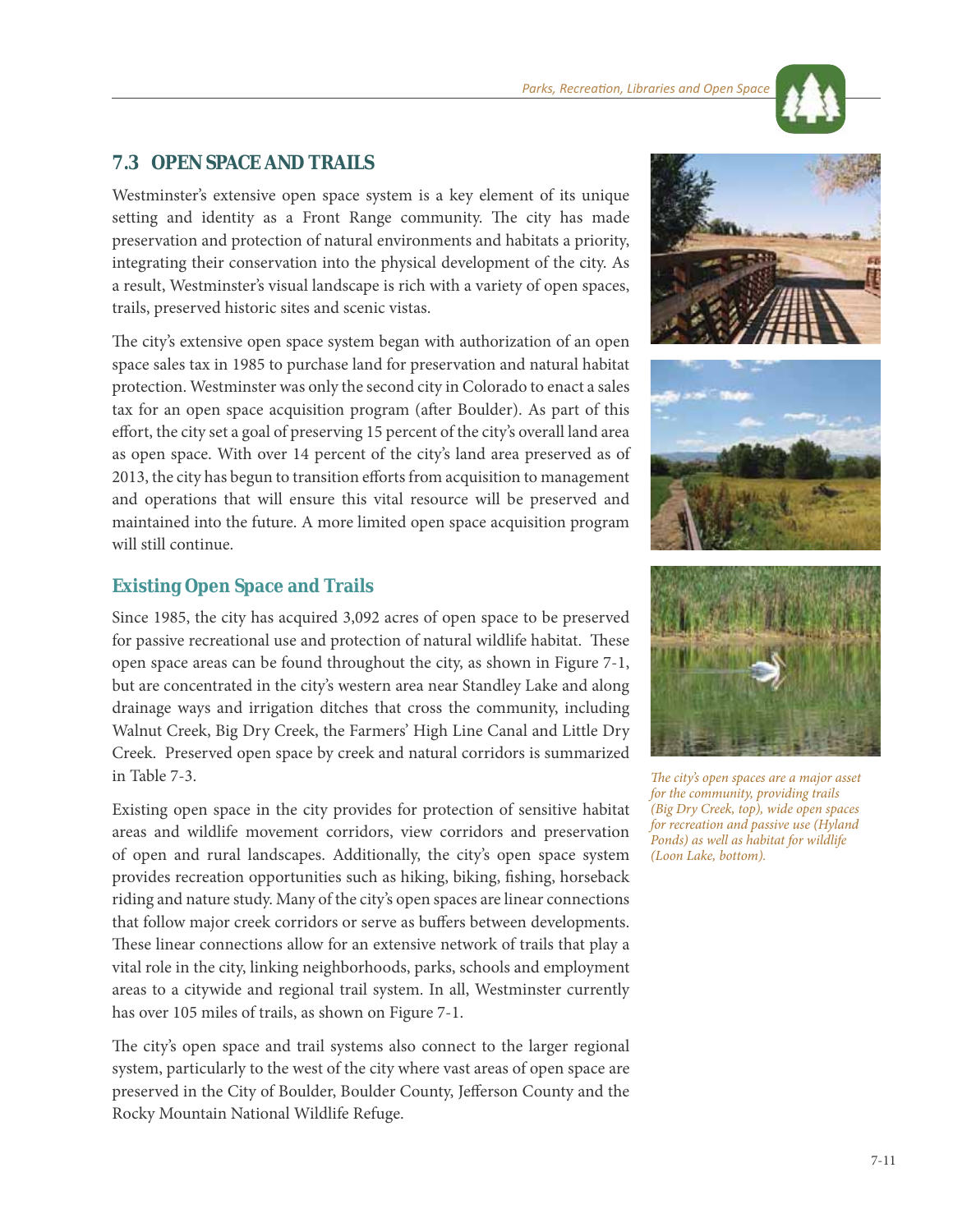



*Maintenance and improvements to the city's highly-used trail system are a key focus of the open space program.*

| Table 7-3: Preserved Open Space by Corridor |         |  |
|---------------------------------------------|---------|--|
| Corridor                                    | Acres   |  |
| Big Dry Creek                               | 982.8   |  |
| Little Dry Creek                            | 78.5    |  |
| <b>Walnut Creek</b>                         | 187.2   |  |
| Farmers' High Line and Niver Canals         | 150.3   |  |
| Westminster Hills                           | 1,029.2 |  |
| McKay Lake                                  | 134.6   |  |
| <b>Hyland Ponds and South Hylands Creek</b> | 68.8    |  |
| Wadsworth Wetlands                          | 19.3    |  |
| Vogel Pond                                  | 44.7    |  |
| Natural Areas, Water, Trees & Wildlife      | 284.2   |  |
| Other Areas                                 | 112.5   |  |
| <b>Total Preserved Open Space</b>           | 3,092.1 |  |
| Source: City of Westminster, February 2015. |         |  |

#### **Planned Improvements**

In 2014, the City completed the Open Space Stewardship Plan. This plan identifies priorities for land acquisition and open space management. Future acquisitions will be limited and focused on protecting view sheds, preserving unique natural areas and purchasing properties that will improve trail access throughout the city. Enhancement of the city's open spaces will also be pursued including trail improvements and addition of educational areas in order to attract greater use of the system. However, maintenance and operations of the city's existing open space system will be the primary focus of future iterations of this plan, particularly as use of open space and trail facilities will only increase with the city's projected residential and employment population growth.

The Trails Master Plan identifies trails and connection points along the main trail corridors of Walnut Creek, Big Dry Creek, the Farmers' High Line Canal and Little Dry Creek. This plan was last updated in 2014 and provides a basis for trail connections in both open space and new development in the city. Almost 60 miles of new trail are proposed as part of this plan, as shown in Figure 7-1. These new trail alignments include completion of the Little Dry Creek Trail and other connections to facilitate the Refuge to Refuge Trail. Improvements to the open space and trails system are outlined in these master plans.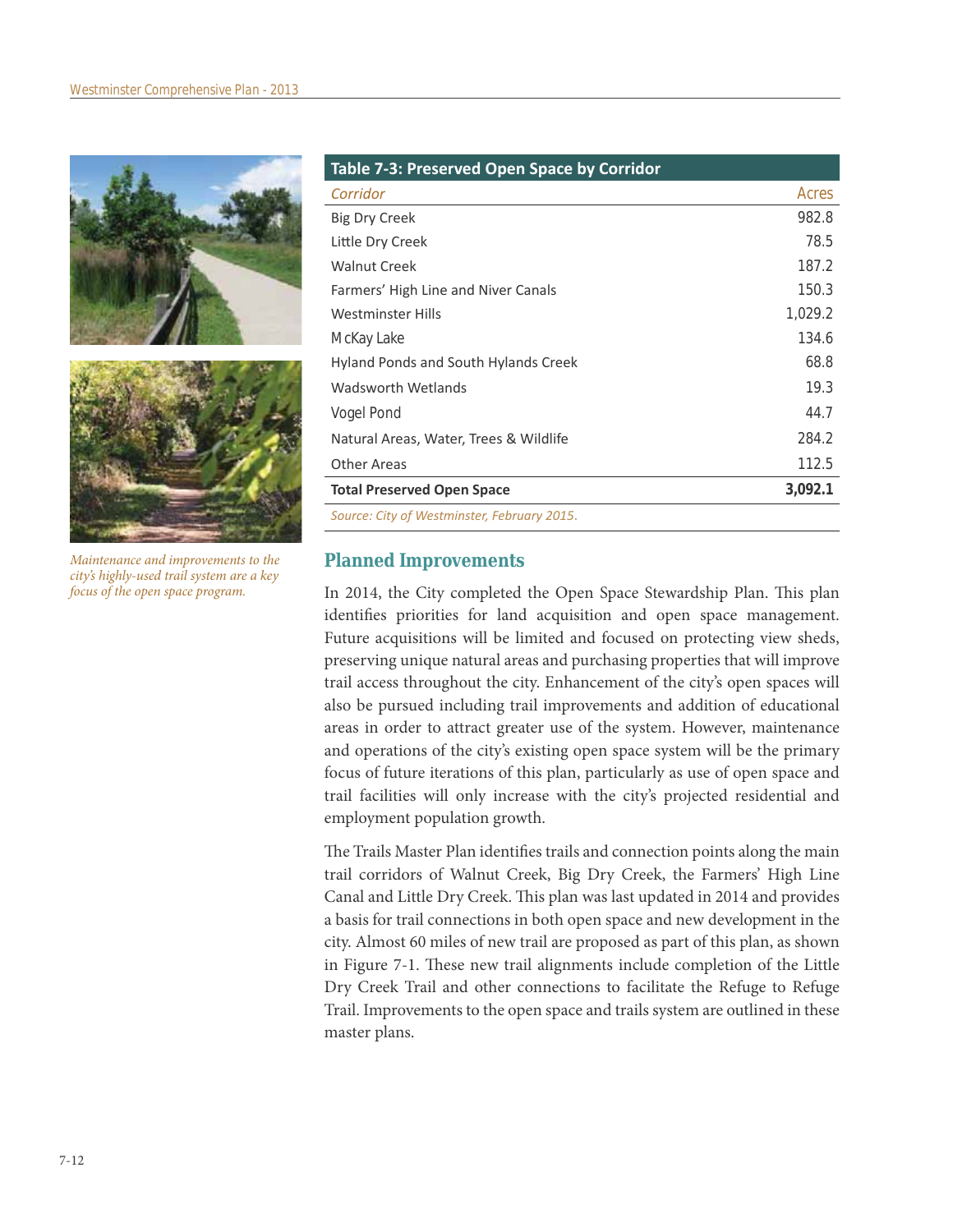

# **7.4 GOALS AND POLICIES**

#### **GOALS**

| <b>PRLO-G-1</b> | Provide convenient recreational, wellness and literacy |
|-----------------|--------------------------------------------------------|
|                 | opportunities for all Westminster residents.           |

- **PRLO-G-2** Provide new smaller, high quality parks that address the need of high-density and mixed-use developments.
- **PRLO-G-3** Use the 2013 Parks, Recreation and Libraries (PRL) Needs Survey as an initial step to assist the development of a libraries master plan which will be completed in 2014; and an updated Parks and Recreation Master Plan (in 2015).
- PRLO-G-4 Provide easy and safe access to the city's open space and trail network.
- **PRLO-G-5** Ensure the city's open space and trails network is wellmaintained and continues to preserve sensitive habitats and environments



*Provision of park spaces that are accessible to all is important to the city. Located at approximately 105th Avenue between Wadsworth Boulevard and Reed Street, Sensory Park, above, provides a play structure accessible for both the physically and visually impaired.*

#### **POLICIES**

- **PRLO-P-1** As new development occurs, evaluate opportunities for development of new parks, facilities and programs to ensure that addition of new population in the city does not adversely impact the city's existing quality and level of parks, recreation and libraries services.
- **PRLO-P-2** Encourage design options that allow public gathering spaces for high-intensity development areas that are capable of supporting a variety of cultural and recreational activities.
- **PRLO-P-3** Continue to identify and evaluate opportunities for property acquisitions that enhance access to the city's trail corridors and public parks.
- **PRLO-P-4** Ensure that all new residential development continues to contribute to the provision and maintenance of adequate parks, recreation facilities and open space to meet the needs of its new residents.
- **PRLO-P-5** Develop a Westminster "brand" as it relates to the value of Parks, Recreation and Libraries in the community.
- **PRLO-P-6** Conduct a community needs assessment for Parks, Recreation and Libraries to inventory what is already available and identify gaps to be addressed in future offerings by 2015.
- PRLO-P-7 Update the Parks, Recreation and Libraries Master Plan to reflect the city's 2015 community needs assessment and planned emphasis on maintenance, operations and optimization of use.



*Volunteers in the community help to maintain the city's trail network.*